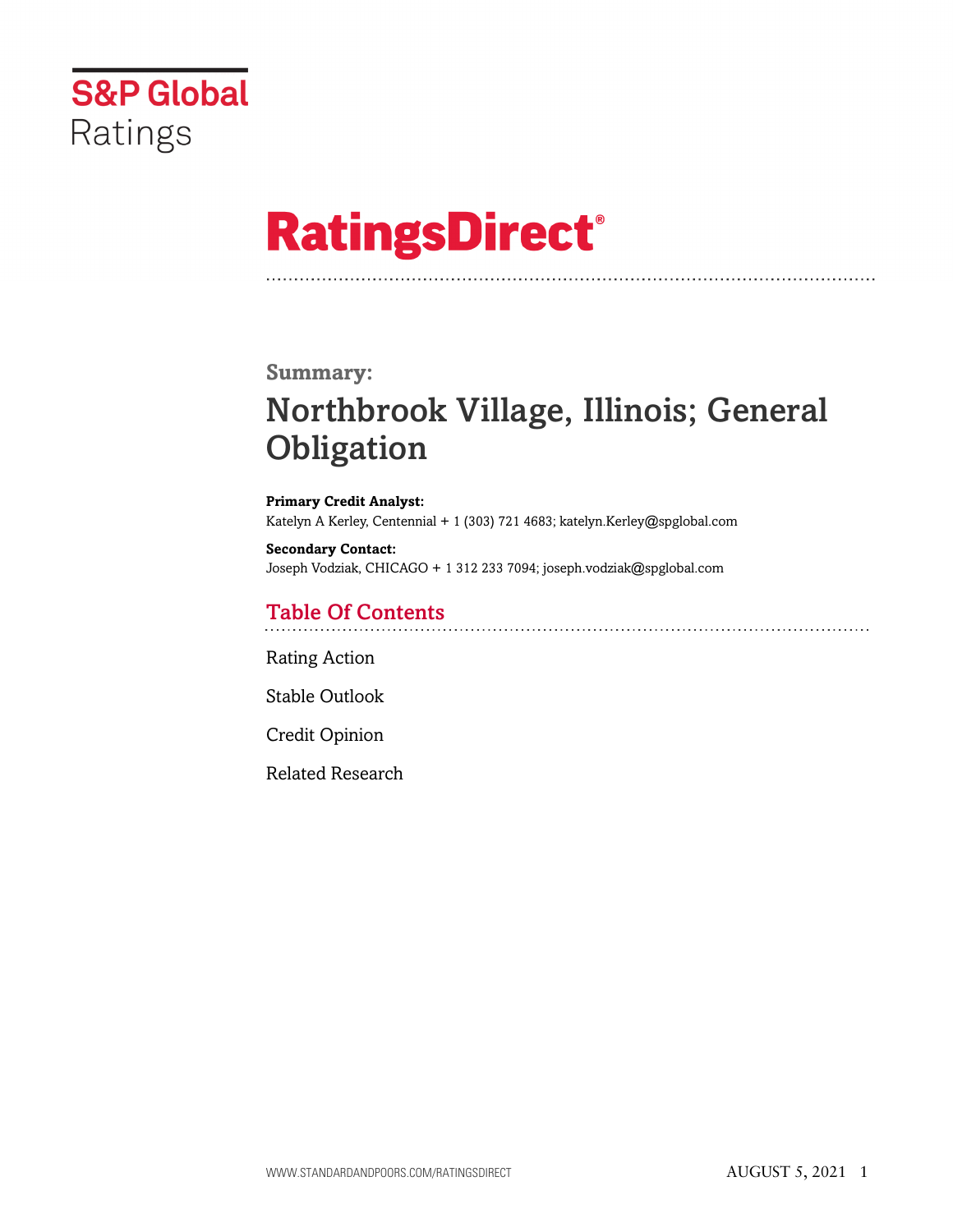## **Summary:** Northbrook Village, Illinois; General Obligation

| <b>Credit Profile</b>                          |            |            |
|------------------------------------------------|------------|------------|
| US\$10.495 mil GO bnds ser 2021 due 12/01/2040 |            |            |
| Long Term Rating                               | AAA/Stable | <b>New</b> |
| Northbrook Vill taxable GO bnds                |            |            |
| Long Term Rating                               | AAA/Stable | Affirmed   |
| Northbrook Vill GO                             |            |            |
| Long Term Rating                               | AAA/Stable | Affirmed   |
| Northbrook Vill GO bnds                        |            |            |
| Long Term Rating                               | AAA/Stable | Affirmed   |
|                                                |            |            |

One or more of the Credit Ratings referenced within this article was assigned by deviating from S&P Global Ratings' published Criteria.

## <span id="page-1-0"></span>Rating Action

S&P Global Ratings assigned its 'AAA' long-term rating to the Village of Northbrook, Ill.'s series 2021 general obligation (GO) bonds. At the same time, S&P Global Ratings affirmed its 'AAA' long-term rating on the village's previously issued GO debt. The outlook is stable.

We assessed Northbrook's general creditworthiness using our criteria "U.S. Local Governments General Obligation Ratings: Methodology And Assumptions," published Sept. 12, 2013. Under the criteria (table 8), a county unemployment rate of greater than 10% for the past calendar year is reflected as a one-point downward adjustment to the economy factor score. Social distancing and shutdown measures designed to slow the spread of COVID-19 resulted in a spike in unemployment rates across the U.S. during the middle of 2020; in some cases, extreme spikes led to annual rates in excess of 10%. However, in our opinion, this period of significantly elevated unemployment was due to public health policy and may not reflect fundamental weakness in the local economy. This is demonstrated by the rapid decline in monthly unemployment rates following the relaxation of social distancing and other measures. To assess the local economy under these circumstances, we have made an exception to our criteria and are evaluating the village ratings using the average unemployment rate for Cook County excluding the months of April through July 2020, when federal stimulus funding provided the most significant support. This adjusts the unemployment rate to 8.5% instead of using the full-year 2020 average unemployment rate of 11.1%. As a result, we did not apply this one-point downward adjustment to the economic score.

Northbrook's unlimited-tax GO pledge secures the series 2021 bonds. The village will use the bond proceeds to fund capital improvements throughout the village.

Northbrook's GO debt is eligible to be rated above the sovereign, because we believe the village can maintain better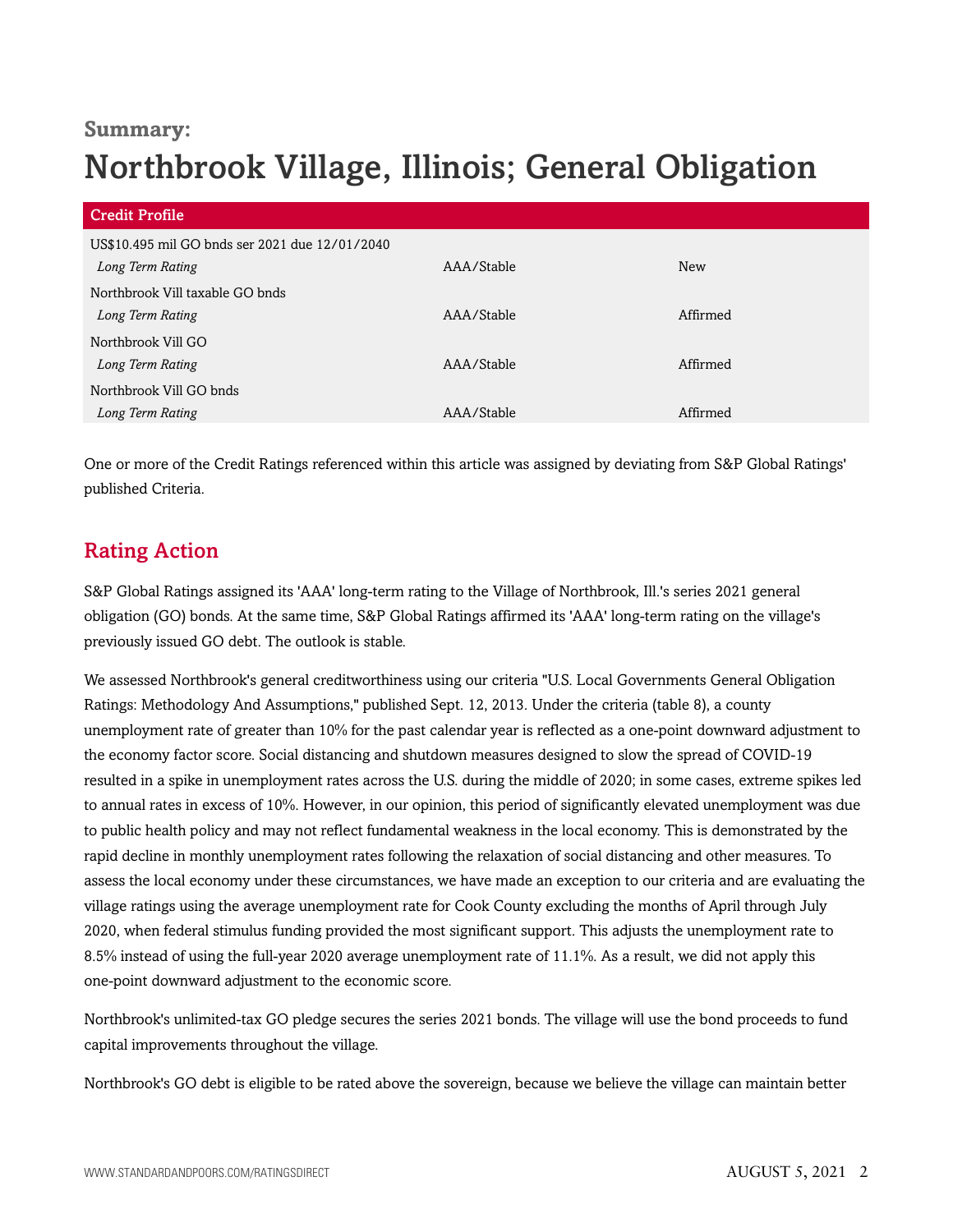credit characteristics than the U.S. in a stress scenario. Under our criteria "Ratings Above The Sovereign--Corporate And Government Ratings: Methodology And Assumptions," published Nov. 19, 2013, U.S. local governments are considered moderately sensitive to country risk. Northbrook has pledged its general obligation ad valorem unlimited tax revenue as the sole source of security on the bonds. This severely limits the possibility of negative sovereign intervention in the payment of the debt or in the operations of the village. The institutional framework in the U.S. is predictable for local governments, allowing them significant autonomy, independent treasury management, and no history of government intervention. Also, Northbrook has very strong financial flexibility, as its very strong budgetary flexibility and liquidity demonstrate.

## Credit overview

Northbrook's economy is unique in that it has access to the large and thriving Chicago metropolitan statistical area (MSA), a significant size retail base, a very desirable and growing residential sector, and many small-to-large businesses. Despite the village's very large pension obligation, we expect Northbrook to maintain its very strong liquidity and budgetary flexibility given our opinion of the village's stable financial performance and management continuing to balance operations. This is exemplified by the village's two-year budget process and its maintenance of reserves in accordance with its 40% fund balance policy, which partly offsets volatility risk given economic fluctuations related to the village's sales tax--the major tax revenue source.

The 'AAA' rating further reflects our assessment of the village's:

- Very strong economy, with access to a broad and diverse MSA;
- Strong management, with good financial policies and practices under our financial management assessment methodology;
- Strong budgetary performance, with an operating surplus in the general fund and a slight operating surplus at the total governmental fund level in fiscal 2020;
- Very strong budgetary flexibility, with an available fund balance in fiscal 2020 of 53% of operating expenditures;
- Very strong liquidity, with total government available cash at 100% of total governmental fund expenditures and 8.2x governmental debt service, and access to external liquidity we consider strong;
- Very weak debt and contingent liability profile, with debt service carrying charges at 12.2% of expenditures and net direct debt that is 181.8% of total governmental fund revenue, as well as a large pension and other postemployment benefit (OPEB) obligation and the lack of a plan to sufficiently address the obligation; and
- Strong institutional framework score.

## Environmental, social, and governance (ESG) factors

The village proactively manages its cybersecurity risk with training and infrastructure improvements that are incorporated into its capital planning, and the village has developed a climate action plan, which we view as positive governance and environmental factors. We view the village's social risks as in line with the sector standard.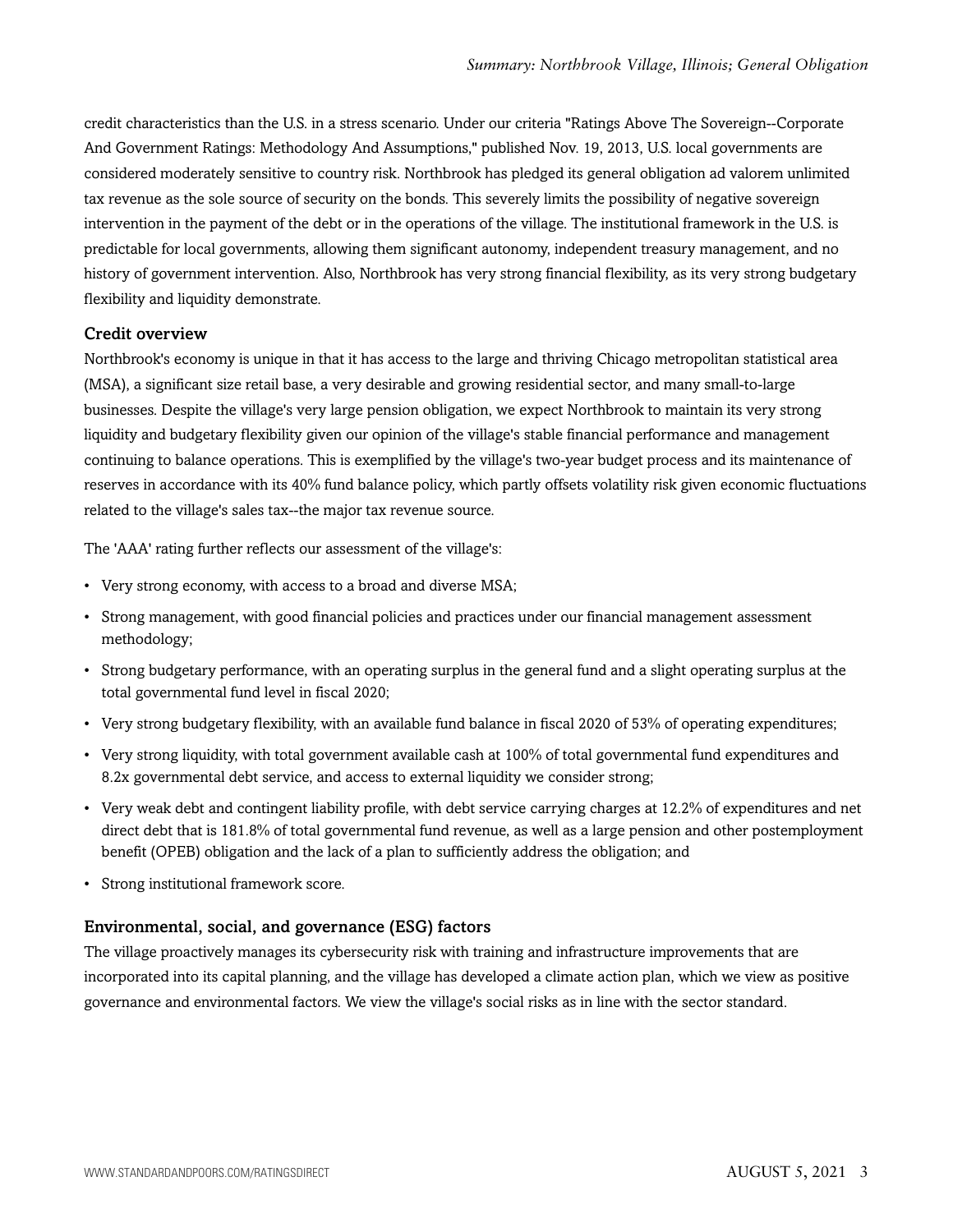## <span id="page-3-0"></span>Stable Outlook

## Downside scenario

We could consider a negative rating action if Northbrook's budgetary performance weakens in a way that we believe compromises the village's financial flexibility or liquidity profile. We could also take a negative rating action if the village's fixed costs, including debt and pensions, increases significantly compared with expenditures and begins to affect the village's ability to produce balanced financial results.

## <span id="page-3-1"></span>Credit Opinion

## Very strong economy

We consider Northbrook's economy very strong. The village, with an estimated population of 32,454, is located in Cook County in the Chicago-Naperville-Elgin MSA, which we consider broad and diverse. The village has a projected per capita effective buying income of 191% of the national level and per capita market value of \$265,007. Overall, the village's market value grew by 13.2% over the past year to \$8.6 billion in 2021.

With access to the broad and diverse Chicago, MSA, the village has seen consistent growth. We expect this growth to continue given ongoing and planned developments throughout the village, which include mixed-use developments, townhomes, apartments, single-family homes, and a number of commercial enterprises. For S&P Global Economics' latest U.S. economic forecast, see the report "Economic Outlook U.S. Q3 2021: Sun, Sun, Sun, Here It Comes," published June 24, 2021. Overall, we anticipate that the village's economic base will remain very strong for the foreseeable future.

#### Strong management

We view the village's management as strong, with good financial policies and practices under our financial management assessment methodology, indicating our view that financial practices exist in most areas but that governance officials might not formalize or monitor all of them on a regular basis.

Northbrook has a formal fund balance policy of 40% of revenue, which provides a cushion against fluctuations in economically sensitive revenue, a debt policy (which do not view as materially more restrictive than state statutes), and an investment policy. The board receives monthly and quarterly financial reports, a two-year budget document (although it formally adopts a one-year budget), and a formal five-year capital improvement plan that it updates annually. The budget is produced with well-thought-out assumptions that are realistic and forward-looking. Management also produces monthly economic reports that help monitor and project sales tax collections.

## Strong budgetary performance

Northbrook's budgetary performance is strong, in our opinion. The village had a surplus operating result in the general fund of 2.3% of expenditures and a slight surplus results across all governmental funds of 1.4% in fiscal 2020.

We note that we have made a number of adjustments to the village's operating data to better analyze its typical operations and facilitate comparisons with peers. For instance, we have removed expenditures that were funded by bond proceeds.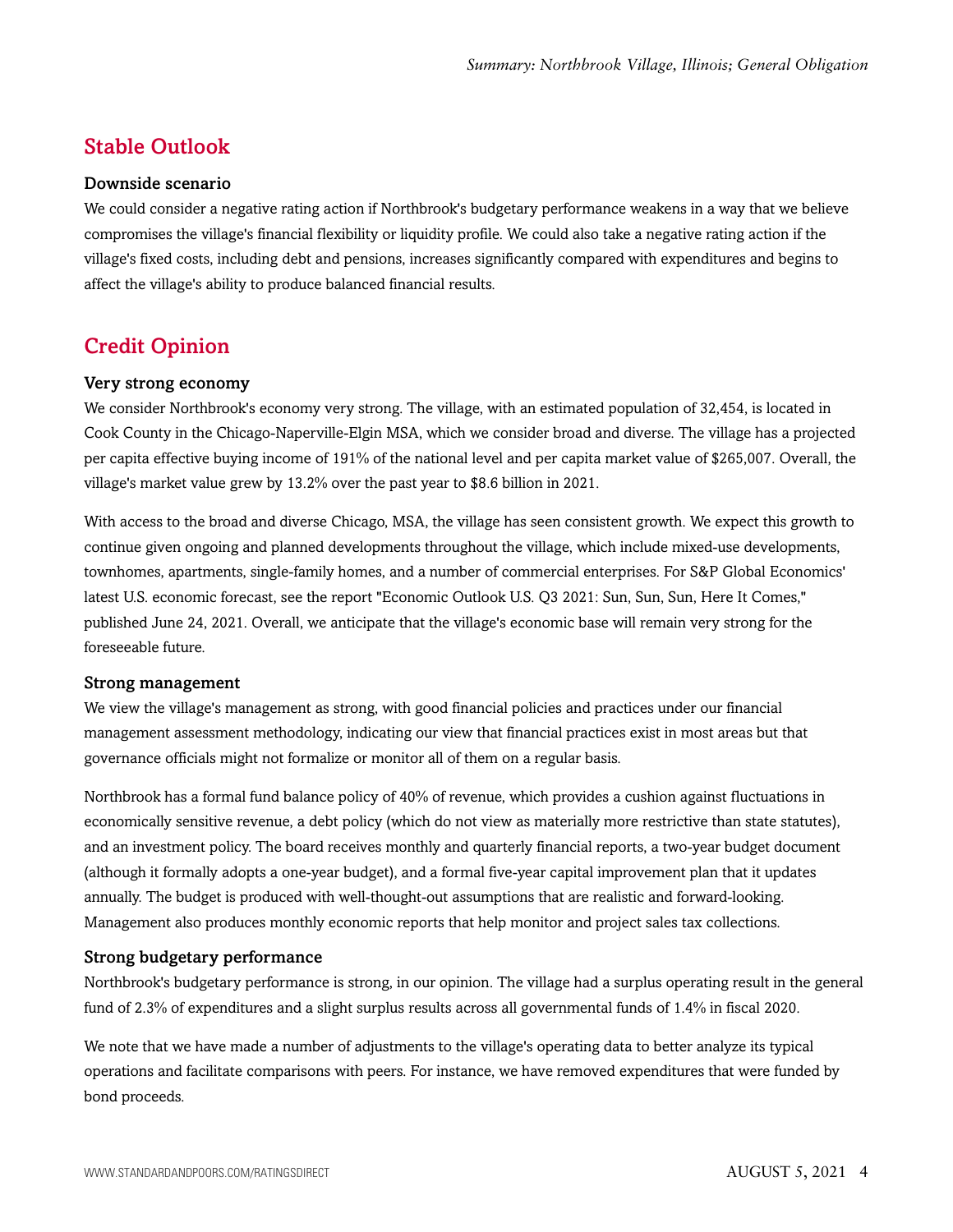The village's largest sources of tax revenue are home rule and state share sales taxes, which accounted for 38.3% of total general fund revenue in fiscal 2020. Property taxes (18.5%) and state income taxes (7.7%) were the next leading sources of tax revenue.

Despite challenges posed by the pandemic, officials project that the village finished fiscal 2021 with a modest general fund drawdown of \$2.2 million, which it primarily attributes to one-time costs associated with a voluntary separation incentive that it provided to employees (totaling roughly \$1.5 million). The fiscal 2020 budget features a modest surplus of \$31,000, which officials report is conservative. The village is expecting \$4.5 million in American Rescue Plan Act funds, and officials report that a number of revenue items are coming in better than budgeted given the economic recovery. In light of the village's historically stable operations as well as official projections, we anticipate that the village will maintain adequate-to-strong operations for the foreseeable future.

#### Very strong budgetary flexibility

Northbrook's budgetary flexibility is very strong, in our view, with an available fund balance in fiscal 2020 of 53% of operating expenditures, or \$21.6 million. We expect the available fund balance to remain above 30% of expenditures for the current and next fiscal years, which we view as a positive credit factor. Over the past three years, the total available fund balance has been consistent, totaling 54% of expenditures in 2019 and 51% in 2018.

Given our expectations for budgetary performance, we anticipate that reserves will remain very strong and in line with the village's reserve policy of 40% of revenue for the foreseeable future.

## Very strong liquidity

In our opinion, Northbrook's liquidity is very strong, with total government available cash at 100% of total governmental fund expenditures and 8.2x governmental debt service in 2020.

We believe the village has strong access to external liquidity based on regular issuance of GO bonds. The village is party to a privately placed GO bond, but we do not view any of its terms as posing a risk to either the village's liquidity or operations. Overall, given our expectations for the village's operations, we anticipate that its liquidity position will remain very strong for the foreseeable future.

#### Very weak debt and contingent liability profile

In our view, Northbrook's debt and contingent liability profile is very weak. Total governmental fund debt service is 12.2% of total governmental fund expenditures, and net direct debt is 181.8% of total governmental fund revenue.

The village has no additional debt planned within the next two years, and thus we do not anticipate that its debt burden will change materially.

#### Pension and OPEB liabilities

In our opinion, a credit weakness is Northbrook's large pension and OPEB obligation, without a plan in place that we think will sufficiently address the obligation. Northbrook's required pension and actual OPEB contributions totaled 16.6% of total governmental fund expenditures in 2020, with 15.3% representing required contributions to pension obligations and 1.3% representing OPEB payments. The village made 112% of its required pension contribution.

Although pension contributions remain a long-term credit consideration, we believe the liability is manageable.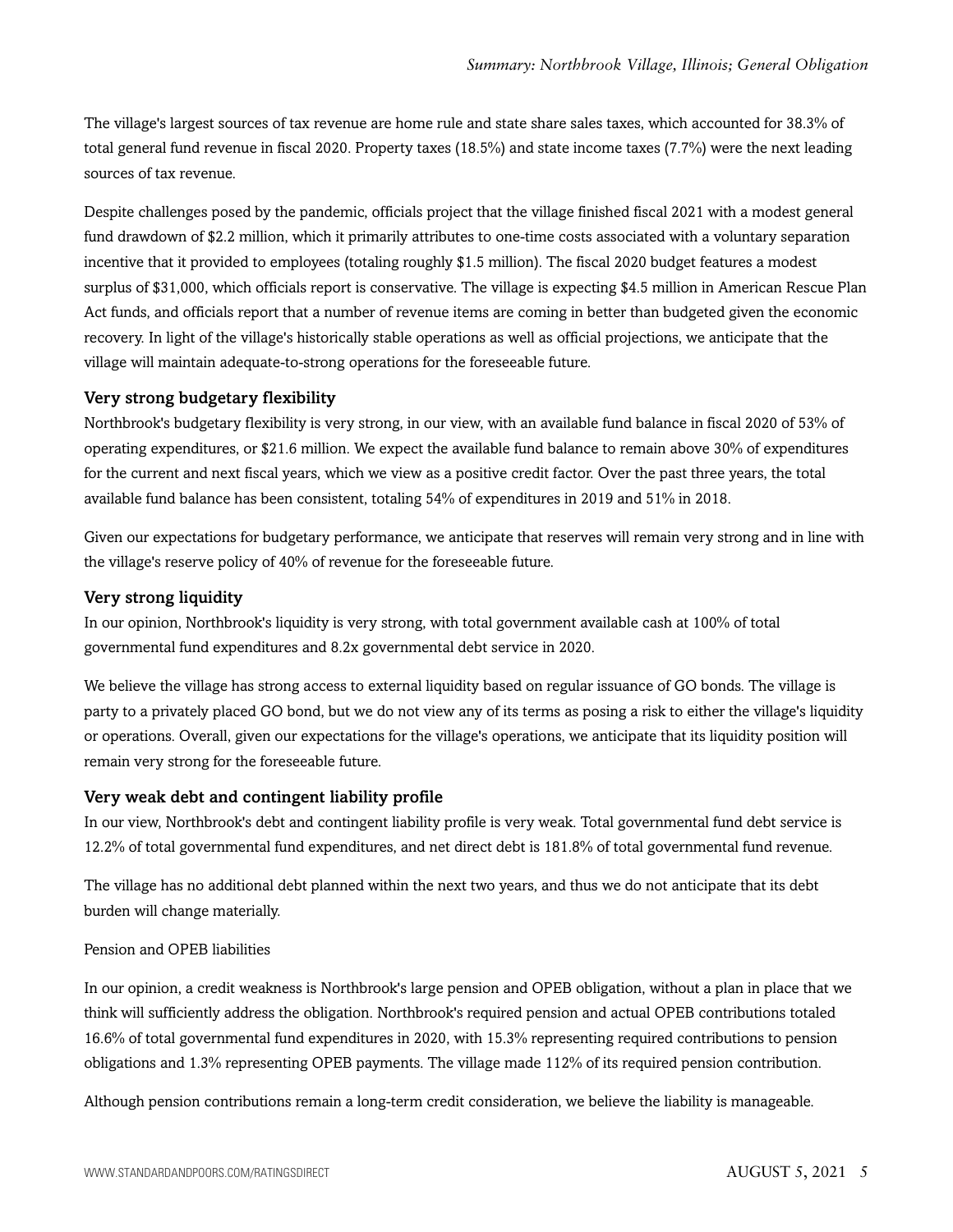Northbrook contributes to three defined benefit pension plans as of April 30, 2020:

- The Illinois Municipal Retirement Fund (IMRF), a defined benefit agent multiple-employer public employee retirement system that is 93.8% funded for the village portion with a proportionate share of the net pension liability equal to nearly \$5 million and 93.2% funded for the library portion with a liability of \$1.3.
- A single-employer police pension plan that is 51.5% funded with a net liability of \$50.8 million.
- A single-employer firefighter pension plan that is 51.7% funded with a net liability of \$49.9 million.
- Northbrook allows retirees to buy health insurance at their own cost under its plan for employees, until the age of 65 or until they are eligible for Medicare. The OPEB liability totals \$9.4 million.

The IMRF assumes a discount rate of 7.25% while the police and fire plans assume a rate of 7%. Required contribution in the State of Illinois are designed to meet only 90% funding by 2040. For several years, the village has been contributing more than the ADC for its police and firefighter plans, using incremental increases in ambulance fees to help improve funding. Although we anticipate no significant increases in contributions during the next several years that would cause greater budgetary pressure, we do not believe the village has a credible plan to address the severely low funding. Although we believe the village's excess contributions somewhat mitigate rising pension pressures, we note that said contributions have fallen short of our view of both static and minimum funding progress. For more information on our view of Illinois pensions, see "Pension Brief: Single-Employer Pension Plans Are Straining Illinois Municipalities' Credit Quality," published July 27, 2021.

## Strong institutional framework

<span id="page-5-0"></span>The institutional framework score for Illinois home-rule cities and villages is strong.

## Related Research

- Through The ESG Lens 2.0: A Deeper Dive Into U.S. Public Finance Credit Factors, April 28, 2020
- 2020 Update Of Institutional Framework For U.S. Local Governments

Certain terms used in this report, particularly certain adjectives used to express our view on rating relevant factors, have specific meanings ascribed to them in our criteria, and should therefore be read in conjunction with such criteria. Please see Ratings Criteria at www.standardandpoors.com for further information. Complete ratings information is available to subscribers of RatingsDirect at www.capitaliq.com. All ratings affected by this rating action can be found on S&P Global Ratings' public website at www.standardandpoors.com. Use the Ratings search box located in the left column.